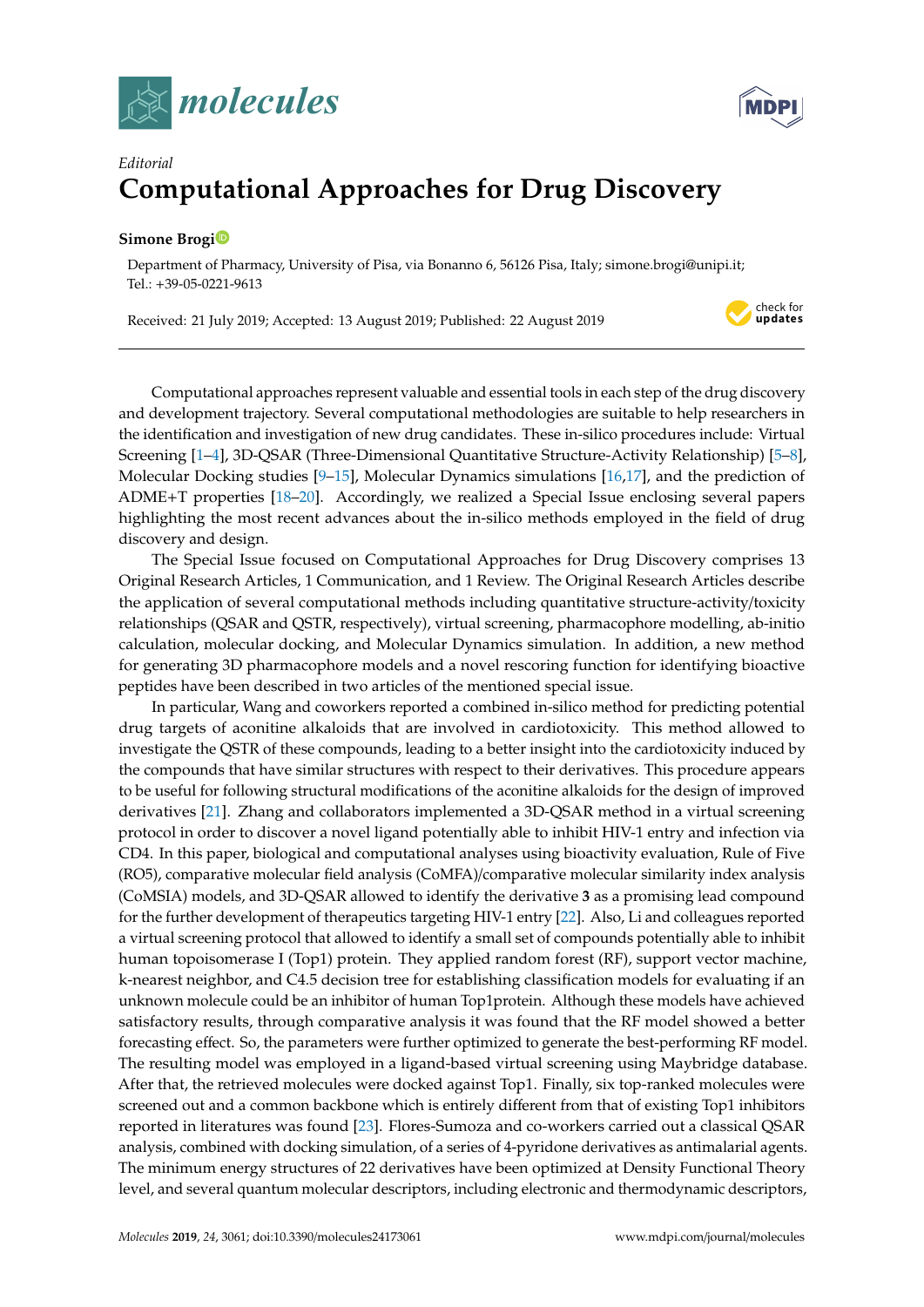were computed for the mentioned derivatives in order to obtain a statistical and meaningful QSAR equation. Following this computational protocol, promising compounds acting as antimalarial agents were selected [\[24\]](#page-4-9). These studies demonstrated that coupling structure- and ligand-based techniques is particularly useful for identifying novel compounds with interesting biological activities against a given target.

The combination of different in-silico techniques is the focus of the paper authored by Bittencourt and colleagues. In fact, in this article, the integration of diverse in-silico techniques (molecular docking; molecular dynamics; thermodynamic profiles; and the prediction of oral bioavailability, bioactivity and toxicity) was employed for searching new anti-inflammatory drugs, acting as COX-2 inhibitors, with better pharmacokinetic and toxicological profiles with respect to the available drugs. This procedure was useful for selecting compounds with satisfactory drug-like and anti-inflammatory profile with respect to the commercial compound [\[25\]](#page-5-0). Borges and colleagues investigated the anti-inflammatory profile of a series of phenylbutazone derivatives with the aim to identify compounds with a better pharmacological profile with respect to the phenylbutazone. In particular, by combining quantum chemistry calculations, docking studies and toxicological predictions, few phenylbutazone derivatives have been selected for their potential in inhibiting human as well as murine COX-2 and for their safer profile with respect to the phenylbutazone. The results can explain the biological properties of phenylbutazone and support the design of potentially safer candidates [\[26\]](#page-5-1). The anti-inflammatory activity of hypericin, the most abundant metabolite of *Hypericum perforatum L.* (St. John's Wort), was investigated by Dellafiora and co-workers employing several molecular modelling approaches including docking simulations, pharmacophoric modeling, and molecular dynamics. By combining these computational techniques, it has been highlighted that hypericin can behave as an inhibitor of janus kinase 1, a relevant enzyme in inflammatory response. In particular, the in-silico study estimated the capability of molecules (hypericin and some of its analogues) to interact and persist within the enzyme pocket. The results highlighted the capability of hypericin, and some of its analogues and metabolites, to behave as ATP-competitive inhibitors providing: (i) a likely mechanistic elucidation of anti-inflammatory activity of *H. perforatum* extracts containing hypericin and related compounds; and (ii) a rational-based prioritization of *H. perforatum* components to further characterize their actual effectiveness as anti-inflammatory agents [\[27\]](#page-5-2). Another interesting paper authored by de Oliveira Araújo and colleagues reported the computational investigation of a small set of bisphosphate-based derivatives as inhibitors of 3-deoxy-D-manno-octulosonate 8-phosphate (KDO8P) synthase, which is a key enzyme for the lipopolysaccharide (LPS) biosynthesis of Gram-negative bacteria and a potential target for developing new antimicrobial agents. In this work, computational methods were used to generate a homology model of KDO8P synthase from Neisseria meningitides and to investigate the molecular mechanism of its inhibition, by means of molecular docking studies and molecular dynamics investigation, by three bisphosphate inhibitors: BPH1, BPH2, and BPH3 [\[28\]](#page-5-3). SAR analysis was performed by Lopez-Lopez and colleagues taking into account the insights from activity landscape, docking and molecular dynamics for understanding the profile of dual inhibitors of major epigenetic targets: lysine metiltransferase (G9a) and DNA metiltranferase 1 (DNMT1). The activity landscape analysis of 50 published compounds with reported experimental activity for both targets, revealed the presence of activity cliffs (pairs of compounds with high structure similarity but large activity difference), leading to the identification of interactions with key residues involved in the dual activity or selectivity with the epigenetic targets [\[29\]](#page-5-4).

In the field of dual active compounds, Kowal and collaborators employed a novel approach for searching molecules able to interact with acetylcholinesterase (AChE) and the  $\alpha$ 7 nicotinic acetylcholine receptor (nAChR) for developing novel compounds for the potential treatment of neurodegenerative disorders. Using the homology modeling technique for generating a model for α7 nAChR and the crystal structure of AChE, a high throughput virtual screening protocol was adopted for identifying potential dual AChE/α7 nAChR ligands. Starting from 87,250 compounds from a ZINC database of natural products and their derivatives, a subset of potential dual  $\text{AChE}/\alpha$ 7 nAChR ligands was tested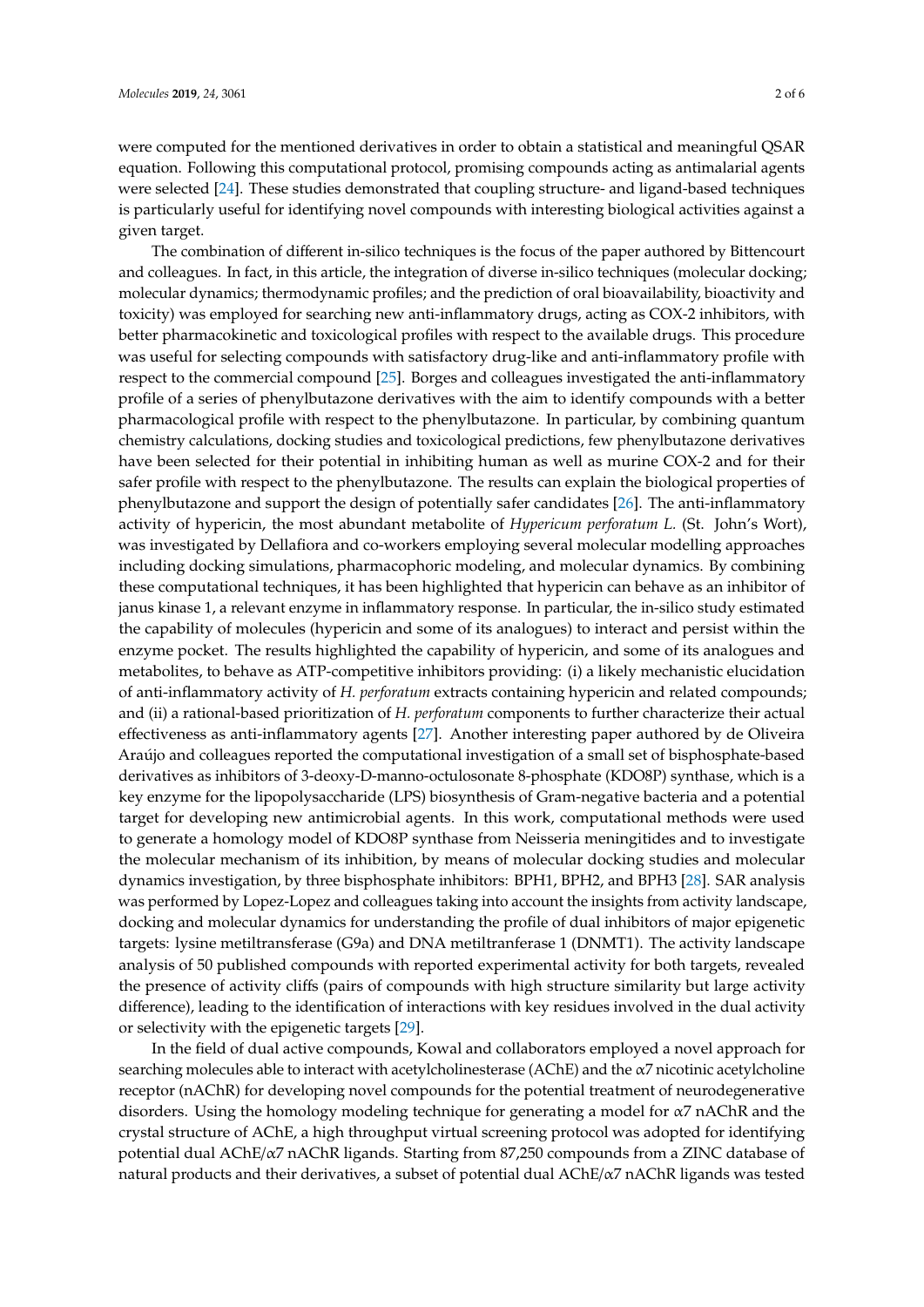in vitro using the colorimetric method of Ellman and two-electrode voltage-clamp electrophysiology, respectively. Following this protocol, two promising compounds with dual activity in the micromolar range were identified This study represents the first report in which the use of computational procedures allowed the identification of compounds with dual inhibitory activity against both the AChE enzyme and the  $\alpha$ 7 nAChR, confirming that computational methods can be a valuable tool in the early lead discovery process [\[30\]](#page-5-5). The ab-initio calculation coupled to molecular docking simulation has been used by Da Silva Costa and co-workers to evaluate the antioxidant potential of two caffeine analogs (ZINC08706191 (Z91) and ZINC08992920 (Z20)). Molecular docking, quantum chemical calculations (HF/6-31G\*\*) and Pearson's correlation have been performed. Molecular docking results of Z91 and Z20 showed both the lower binding affinity (BA) and inhibition constant (Ki) values for the receptor–ligand interactions in the three tested enzymes (Cytochrome P450—CYP450, Myeloperoxidase—MP and NADPH Oxidase—NO) than the control molecules (5-fluorouracil—FLU, melatonin—MEL and dextromethorphan—DEX, for each receptor respectively). Molecular descriptors were correlated with Ki and strong correlations were observed for the CYP450, MP and NO receptors. These and other results attest the significant antioxidant ability of Z91 and Z20, that may be indicated for further analyses in relation to the control of oxidative stress and as possible antioxidant agents to be used in the pharmaceutical industry [\[31\]](#page-5-6). Frau and collaborators employed an in-silico protocol to assess the reactivity behavior of the anticancer marine drugs, Soblidotin and Tasidotin based on the calculation of the global and local descriptors resulting from Chemical Reactivity Theory (CRT), also known as Conceptual DFT, for their consideration as a useful complement to approximations based on Molecular Docking. The information on the global and local reactivity descriptors of the Soblidotin and Tasidotin molecules, obtained through our proposed methodology, may be used for the design of new pharmaceutical analogs by relying on the chemical interactions between these peptides and their receptors. It can be concluded that the CRT approximation to the global and local chemical reactivity, based on the descriptors, can provide interesting information for the consideration of both molecules as potential therapeutic drugs. This is complemented by a study on Advanced Glycation Endproduct (AGE) inhibition, by comparison with the usual molecular systems considered for the task, as a re-purposing study. Finally, the bioactivity scores for Soblidotin and Tasidotin are predicted through an empirical procedure, based on comparison with molecular structures with well-known pharmacological properties [\[32\]](#page-5-7).

The next two articles illustrated novel methodologies for: i) generating pharmacophore models using 3D pharmacophore signatures and ii) identifying new bioactive molecules from short peptide libraries using PeptoGrid, a rescoring function for AutoDock Vina. In particular, Kutlushina and collaborators developed a new approach to 3D pharmacophore representation and matching which does not require pharmacophore alignment. Since there are just a few free ligand-based pharmacophore modeling tools and these have a lot of restrictions, e.g., using a template molecule for alignment, this tool can be relevant in the pharmacophore modeling field. The approach searches for 3D pharmacophore models starting from 2D structures of available active and inactive compounds. The implemented approach was successfully applied for several retrospective studies. The results were compared to a 2D similarity search, demonstrating some of the advantages of the developed 3D pharmacophore models. Also, the generated 3D pharmacophore models were able to match the 3D poses of known ligands from their protein–ligand complexes, confirming the validity of the models. The developed approach is available as an open-source software tool: http://[www.qsar4u.com](http://www.qsar4u.com/pages/pmapper.php)/pages/pmapper.php and https://[github.com](https://github.com/meddwl/psearch)/meddwl/psearch [\[33\]](#page-5-8). Zalevsky and co-workers reported in a communication the development of a novel algorithm PeptoGrid that rescores poses predicted by AutoDock Vina according to the frequency information of ligand atoms with particular properties appearing at different positions in the target protein's ligand-binding site. This tool can be useful in the field of bioactive peptides. In fact, peptides are promising drug candidates due to high specificity and standout safety. The identification of bioactive peptides using molecular docking is a widely used approach. However, current scoring functions are poorly optimized for peptide ligands. Accordingly,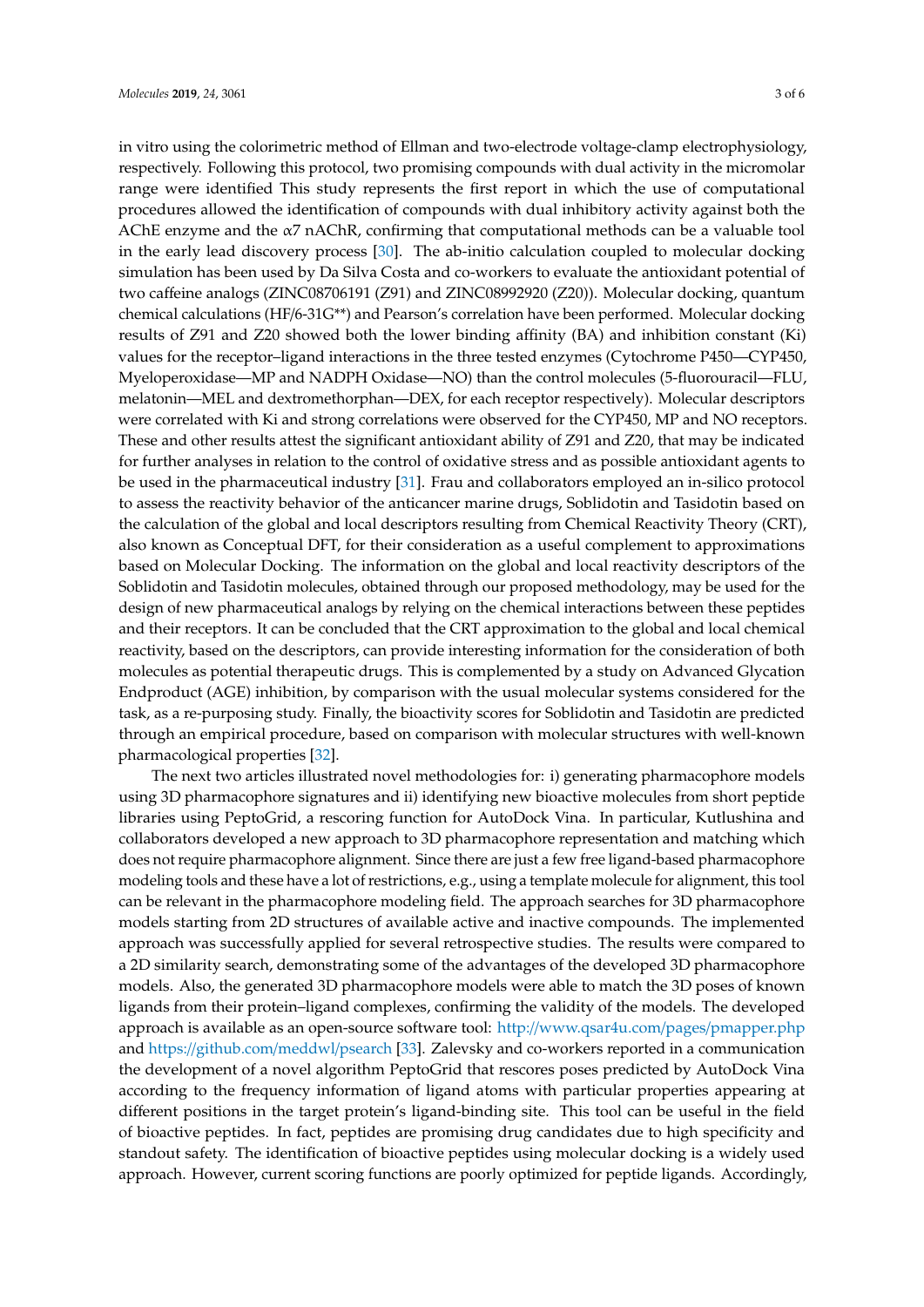PeptoGrid can fill the mentioned gap. The relevance of PeptoGrid ranking with a virtual screening of peptide libraries using angiotensin-converting enzyme and GABA<sub>B</sub> receptor as targets has been investigated. A reasonable agreement between the computational and experimental data suggests that PeptoGrid is suitable for discovering functional leads. The PeptoGrid software is available at https://[github.com](https://github.com/aozalevsky/peptogrid)/aozalevsky/peptogrid [\[34\]](#page-5-9).

Finally, Aminpour and colleagues presented an interesting review regarding the application of molecular modeling techniques in drug discovery. The current status of high-performance computing applications in the general area of drug discovery has been reviewed. In particular, after the introduction related to the computational methodologies was applied at atomic and molecular scales, three specific examples of implementation of these tools have since been reported. The first example describes in-silico modeling of the adsorption of small molecules to organic and inorganic surfaces, which may be applied to drug delivery issues. The second example involves DNA translocation through nanopores with major significance to DNA sequencing efforts. The final example offers an overview of computer-aided drug design, with some illustrative examples of its usefulness [\[35\]](#page-5-10).

In conclusion, as Guest Editor, I would like to thank all the authors and co-authors for their relevant contributions to this Special Issue, all the reviewers for their work in evaluating the submitted manuscripts, and the editorial staff of Molecules for their kind assistance. This special issue is accessible through the following link: https://www.mdpi.com/journal/molecules/special\_issues/[Computational\\_](https://www.mdpi.com/journal/molecules/special_issues/Computational_Approaches_for_Drug_Discovery) [Approaches\\_for\\_Drug\\_Discovery.](https://www.mdpi.com/journal/molecules/special_issues/Computational_Approaches_for_Drug_Discovery)

**Acknowledgments:** I wish to thank the Editorial Board of Molecules for the opportunity to become the Guest Editor of the Special Issue "Computational Approaches for Drug Discovery". Moreover, I am very grateful to the Assistant Editors for their collaboration in handling the manuscripts.

**Conflicts of Interest:** The author declares no conflict of interest.

## **References**

- <span id="page-3-0"></span>1. Brogi, S.; Kladi, M.; Vagias, C.; Papazafiri, P.; Roussis, V.; Tafi, A. Pharmacophore modeling for qualitative prediction of antiestrogenic activity. *J. Chem. Inf. Model.* **2009**, *49*, 2489–2497. [\[CrossRef\]](http://dx.doi.org/10.1021/ci900254b) [\[PubMed\]](http://www.ncbi.nlm.nih.gov/pubmed/19877675)
- 2. Brogi, S.; Papazafiri, P.; Roussis, V.; Tafi, A. 3D-QSAR using pharmacophore-based alignment and virtual screening for discovery of novel MCF-7 cell line inhibitors. *Eur. J. Med. Chem.* **2013**, *67*, 344–351. [\[CrossRef\]](http://dx.doi.org/10.1016/j.ejmech.2013.06.048) [\[PubMed\]](http://www.ncbi.nlm.nih.gov/pubmed/23880359)
- 3. Zaccagnini, L.; Brogi, S.; Brindisi, M.; Gemma, S.; Chemi, G.; Legname, G.; Campiani, G.; Butini, S. Identification of novel fluorescent probes preventing PrP(Sc) replication in prion diseases. *Eur. J. Med. Chem.* **2017**, *127*, 859–873. [\[CrossRef\]](http://dx.doi.org/10.1016/j.ejmech.2016.10.064) [\[PubMed\]](http://www.ncbi.nlm.nih.gov/pubmed/27842893)
- <span id="page-3-1"></span>4. Vallone, A.; D'Alessandro, S.; Brogi, S.; Brindisi, M.; Chemi, G.; Alfano, G.; Lamponi, S.; Lee, S.G.; Jez, J.M.; Koolen, K.J.M.; et al. Antimalarial agents against both sexual and asexual parasites stages: structure-activity relationships and biological studies of the Malaria Box compound 1-[5-(4-bromo-2-chlorophenyl)furan-2-yl]-*N*-[(piperidin-4-yl)methyl]methanamine (MMV019918) and analogues. *Eur. J. Med. Chem.* **2018**, *150*, 698–718. [\[CrossRef\]](http://dx.doi.org/10.1016/j.ejmech.2018.03.024) [\[PubMed\]](http://www.ncbi.nlm.nih.gov/pubmed/29571157)
- <span id="page-3-2"></span>5. Brogi, S.; Brindisi, M.; Joshi, B.P.; Sanna Coccone, S.; Parapini, S.; Basilico, N.; Novellino, E.; Campiani, G.; Gemma, S.; Butini, S. Exploring clotrimazole-based pharmacophore: 3D-QSAR studies and synthesis of novel antiplasmodial agents. *Bioorg. Med. Chem. Lett.* **2015**, *25*, 5412–5418. [\[CrossRef\]](http://dx.doi.org/10.1016/j.bmcl.2015.09.007) [\[PubMed\]](http://www.ncbi.nlm.nih.gov/pubmed/26428874)
- 6. Brogi, S.; Corelli, F.; Di Marzo, V.; Ligresti, A.; Mugnaini, C.; Pasquini, S.; Tafi, A. Three-dimensional quantitative structure-selectivity relationships analysis guided rational design of a highly selective ligand for the cannabinoid receptor 2. *Eur. J. Med. Chem.* **2011**, *46*, 547–555. [\[CrossRef\]](http://dx.doi.org/10.1016/j.ejmech.2010.11.034) [\[PubMed\]](http://www.ncbi.nlm.nih.gov/pubmed/21183257)
- 7. Chemi, G.; Gemma, S.; Campiani, G.; Brogi, S.; Butini, S.; Brindisi, M. Computational Tool for Fast in silico Evaluation of hERG K(+) Channel Affinity. *Front. Chem.* **2017**, *5*, 7. [\[CrossRef\]](http://dx.doi.org/10.3389/fchem.2017.00007) [\[PubMed\]](http://www.ncbi.nlm.nih.gov/pubmed/28503546)
- <span id="page-3-3"></span>8. Pasquini, S.; Mugnaini, C.; Ligresti, A.; Tafi, A.; Brogi, S.; Falciani, C.; Pedani, V.; Pesco, N.; Guida, F.; Luongo, L.; et al. Design, synthesis, and pharmacological characterization of indol-3-ylacetamides, indol-3-yloxoacetamides, and indol-3-ylcarboxamides: potent and selective CB2 cannabinoid receptor inverse agonists. *J. Med. Chem.* **2012**, *55*, 5391–5402. [\[CrossRef\]](http://dx.doi.org/10.1021/jm3003334)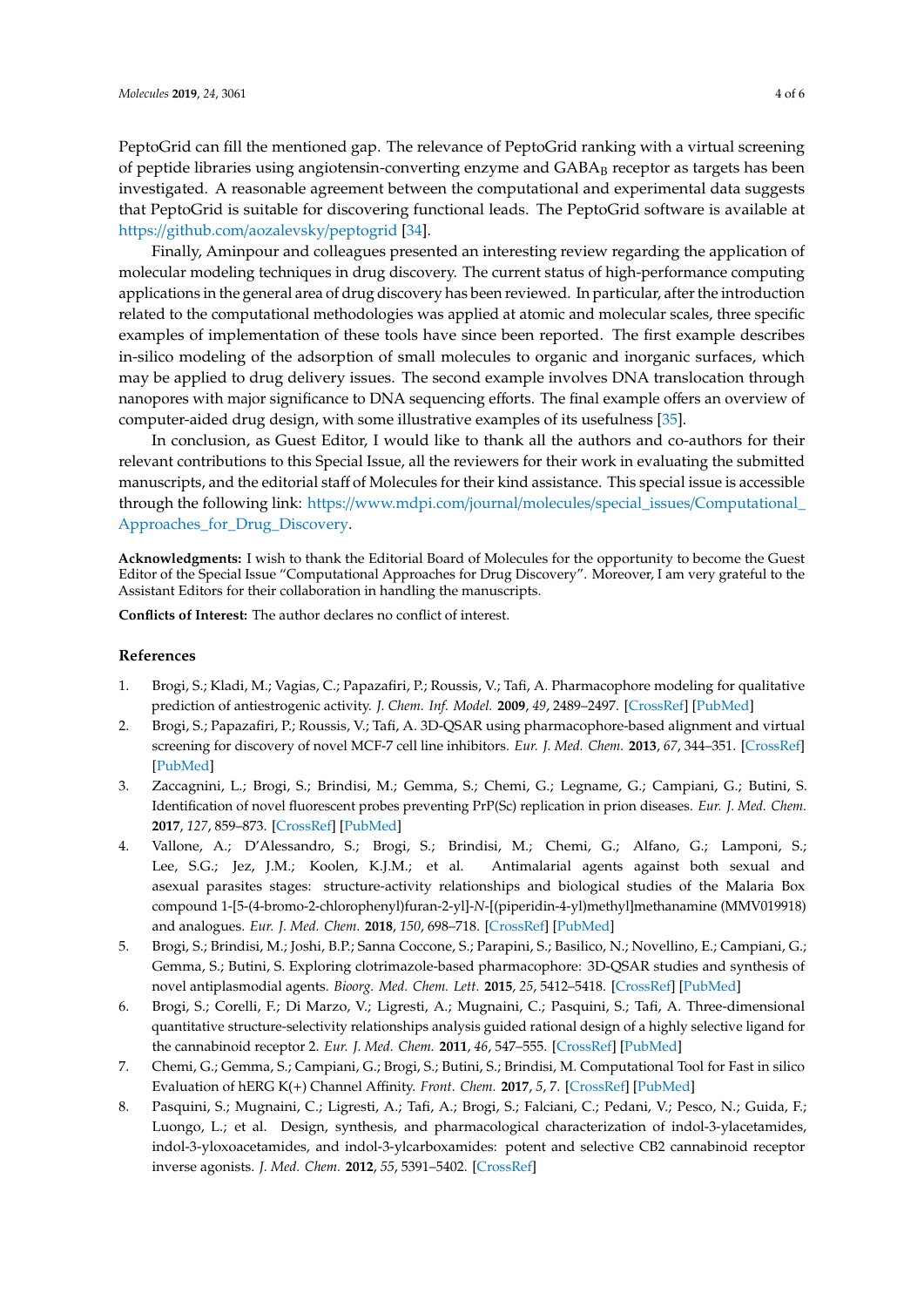- <span id="page-4-0"></span>9. Gasser, A.; Brogi, S.; Urayama, K.; Nishi, T.; Kurose, H.; Tafi, A.; Ribeiro, N.; Desaubry, L.; Nebigil, C.G. Discovery and cardioprotective effects of the first non-Peptide agonists of the G protein-coupled prokineticin receptor-1. *PLoS ONE* **2015**, *10*, e0121027. [\[CrossRef\]](http://dx.doi.org/10.1371/journal.pone.0121027)
- 10. Cappelli, A.; Manini, M.; Valenti, S.; Castriconi, F.; Giuliani, G.; Anzini, M.; Brogi, S.; Butini, S.; Gemma, S.; Campiani, G.; et al. Synthesis and structure-activity relationship studies in serotonin 5-HT(1A) receptor agonists based on fused pyrrolidone scaffolds. *Eur. J. Med. Chem.* **2013**, *63*, 85–94. [\[CrossRef\]](http://dx.doi.org/10.1016/j.ejmech.2013.01.044)
- 11. Brindisi, M.; Brogi, S.; Relitti, N.; Vallone, A.; Butini, S.; Gemma, S.; Novellino, E.; Colotti, G.; Angiulli, G.; Di Chiaro, F.; et al. Structure-based discovery of the first non-covalent inhibitors of Leishmania major tryparedoxin peroxidase by high throughput docking. *Sci. Rep.* **2015**, *5*, 9705. [\[CrossRef\]](http://dx.doi.org/10.1038/srep09705) [\[PubMed\]](http://www.ncbi.nlm.nih.gov/pubmed/25951439)
- 12. Brogi, S.; Fiorillo, A.; Chemi, G.; Butini, S.; Lalle, M.; Ilari, A.; Gemma, S.; Campiani, G. Structural characterization of Giardia duodenalis thioredoxin reductase (gTrxR) and computational analysis of its interaction with NBDHEX. *Eur. J. Med. Chem.* **2017**, *135*, 479–490. [\[CrossRef\]](http://dx.doi.org/10.1016/j.ejmech.2017.04.057) [\[PubMed\]](http://www.ncbi.nlm.nih.gov/pubmed/28477573)
- 13. Brogi, S.; Giovani, S.; Brindisi, M.; Gemma, S.; Novellino, E.; Campiani, G.; Blackman, M.J.; Butini, S. In silico study of subtilisin-like protease 1 (SUB1) from different Plasmodium species in complex with peptidyl-difluorostatones and characterization of potent pan-SUB1 inhibitors. *J. Mol. Graph. Model.* **2016**, *64*, 121–130. [\[CrossRef\]](http://dx.doi.org/10.1016/j.jmgm.2016.01.005) [\[PubMed\]](http://www.ncbi.nlm.nih.gov/pubmed/26826801)
- 14. Brindisi, M.; Brogi, S.; Giovani, S.; Gemma, S.; Lamponi, S.; De Luca, F.; Novellino, E.; Campiani, G.; Docquier, J.D.; Butini, S. Targeting clinically-relevant metallo-beta-lactamases: from high-throughput docking to broad-spectrum inhibitors. *J. Enzyme Inhib. Med. Chem* **2016**, *31*, 98–109. [\[CrossRef\]](http://dx.doi.org/10.3109/14756366.2016.1172575) [\[PubMed\]](http://www.ncbi.nlm.nih.gov/pubmed/27121013)
- <span id="page-4-1"></span>15. Brogi, S.; Ramunno, A.; Savi, L.; Chemi, G.; Alfano, G.; Pecorelli, A.; Pambianchi, E.; Galatello, P.; Compagnoni, G.; Focher, F.; et al. First dual AK/GSK-3beta inhibitors endowed with antioxidant properties as multifunctional, potential neuroprotective agents. *Eur. J. Med. Chem.* **2017**, *138*, 438–457. [\[CrossRef\]](http://dx.doi.org/10.1016/j.ejmech.2017.06.017) [\[PubMed\]](http://www.ncbi.nlm.nih.gov/pubmed/28689095)
- <span id="page-4-2"></span>16. Brogi, S.; Butini, S.; Maramai, S.; Colombo, R.; Verga, L.; Lanni, C.; De Lorenzi, E.; Lamponi, S.; Andreassi, M.; Bartolini, M.; et al. Disease-modifying anti-Alzheimer's drugs: inhibitors of human cholinesterases interfering with beta-amyloid aggregation. *CNS Neurosci. Ther.* **2014**, *20*, 624–632. [\[CrossRef\]](http://dx.doi.org/10.1111/cns.12290) [\[PubMed\]](http://www.ncbi.nlm.nih.gov/pubmed/24935788)
- <span id="page-4-3"></span>17. Giovani, S.; Penzo, M.; Brogi, S.; Brindisi, M.; Gemma, S.; Novellino, E.; Savini, L.; Blackman, M.J.; Campiani, G.; Butini, S. Rational design of the first difluorostatone-based PfSUB1 inhibitors. *Bioorg. Med. Chem. Lett.* **2014**, *24*, 3582–3586. [\[CrossRef\]](http://dx.doi.org/10.1016/j.bmcl.2014.05.044)
- <span id="page-4-4"></span>18. Brindisi, M.; Senger, J.; Cavella, C.; Grillo, A.; Chemi, G.; Gemma, S.; Cucinella, D.M.; Lamponi, S.; Sarno, F.; Iside, C.; et al. Novel spiroindoline HDAC inhibitors: Synthesis, molecular modelling and biological studies. *Eur. J. Med. Chem.* **2018**, *157*, 127–138. [\[CrossRef\]](http://dx.doi.org/10.1016/j.ejmech.2018.07.069)
- 19. Sirous, H.; Fassihi, A.; Brogi, S.; Campiani, G.; Christ, F.; Debyser, Z.; Gemma, S.; Butini, S.; Chemi, G.; Grillo, A.; et al. Synthesis, Molecular Modelling and Biological Studies of 3-hydroxy-pyrane-4-one and 3-hydroxy-pyridine-4-one Derivatives as HIV-1 Integrase Inhibitors. *Med. Chem.* **2019**, *15*. [\[CrossRef\]](http://dx.doi.org/10.2174/1573406415666181219113225)
- <span id="page-4-5"></span>20. Brogi, S.; Brindisi, M.; Butini, S.; Kshirsagar, G.U.; Maramai, S.; Chemi, G.; Gemma, S.; Campiani, G.; Novellino, E.; Fiorenzani, P.; et al. (S)-2-Amino-3-(5-methyl-3-hydroxyisoxazol-4-yl)propanoic Acid (AMPA) and Kainate Receptor Ligands: Further Exploration of Bioisosteric Replacements and Structural and Biological Investigation. *J. Med. Chem.* **2018**, *61*, 2124–2130. [\[CrossRef\]](http://dx.doi.org/10.1021/acs.jmedchem.8b00099)
- <span id="page-4-6"></span>21. Wang, M.Y.; Liang, J.W.; Olounfeh, K.M.; Sun, Q.; Zhao, N.; Meng, F.H. A Comprehensive In Silico Method to Study the QSTR of the Aconitine Alkaloids for Designing Novel Drugs. *Molecules* **2018**, *23*, 2385. [\[CrossRef\]](http://dx.doi.org/10.3390/molecules23092385) [\[PubMed\]](http://www.ncbi.nlm.nih.gov/pubmed/30231506)
- <span id="page-4-7"></span>22. Zhang, C.; Zhang, H.; Huang, L.S.; Zhu, S.; Xu, Y.; Zhang, X.Q.; Schooley, R.T.; Yang, X.; Huang, Z.; An, J. Virtual Screening, Biological Evaluation, and 3D-QSAR Studies of New HIV-1 Entry Inhibitors That Function via the CD4 Primary Receptor. *Molecules* **2018**, *23*, 3036. [\[CrossRef\]](http://dx.doi.org/10.3390/molecules23113036) [\[PubMed\]](http://www.ncbi.nlm.nih.gov/pubmed/30463393)
- <span id="page-4-8"></span>23. Li, B.; Kang, X.; Zhao, D.; Zou, Y.; Huang, X.; Wang, J.; Zhang, C. Machine Learning Models Combined with Virtual Screening and Molecular Docking to Predict Human Topoisomerase I Inhibitors. *Molecules* **2019**, *24*, 2107. [\[CrossRef\]](http://dx.doi.org/10.3390/molecules24112107) [\[PubMed\]](http://www.ncbi.nlm.nih.gov/pubmed/31167344)
- <span id="page-4-9"></span>24. Flores-Sumoza, M.; Alcazar, J.J.; Marquez, E.; Mora, J.R.; Lezama, J.; Puello, E. Classical QSAR and Docking Simulation of 4-Pyridone Derivatives for Their Antimalarial Activity. *Molecules* **2018**, *23*, 3166. [\[CrossRef\]](http://dx.doi.org/10.3390/molecules23123166) [\[PubMed\]](http://www.ncbi.nlm.nih.gov/pubmed/30513742)